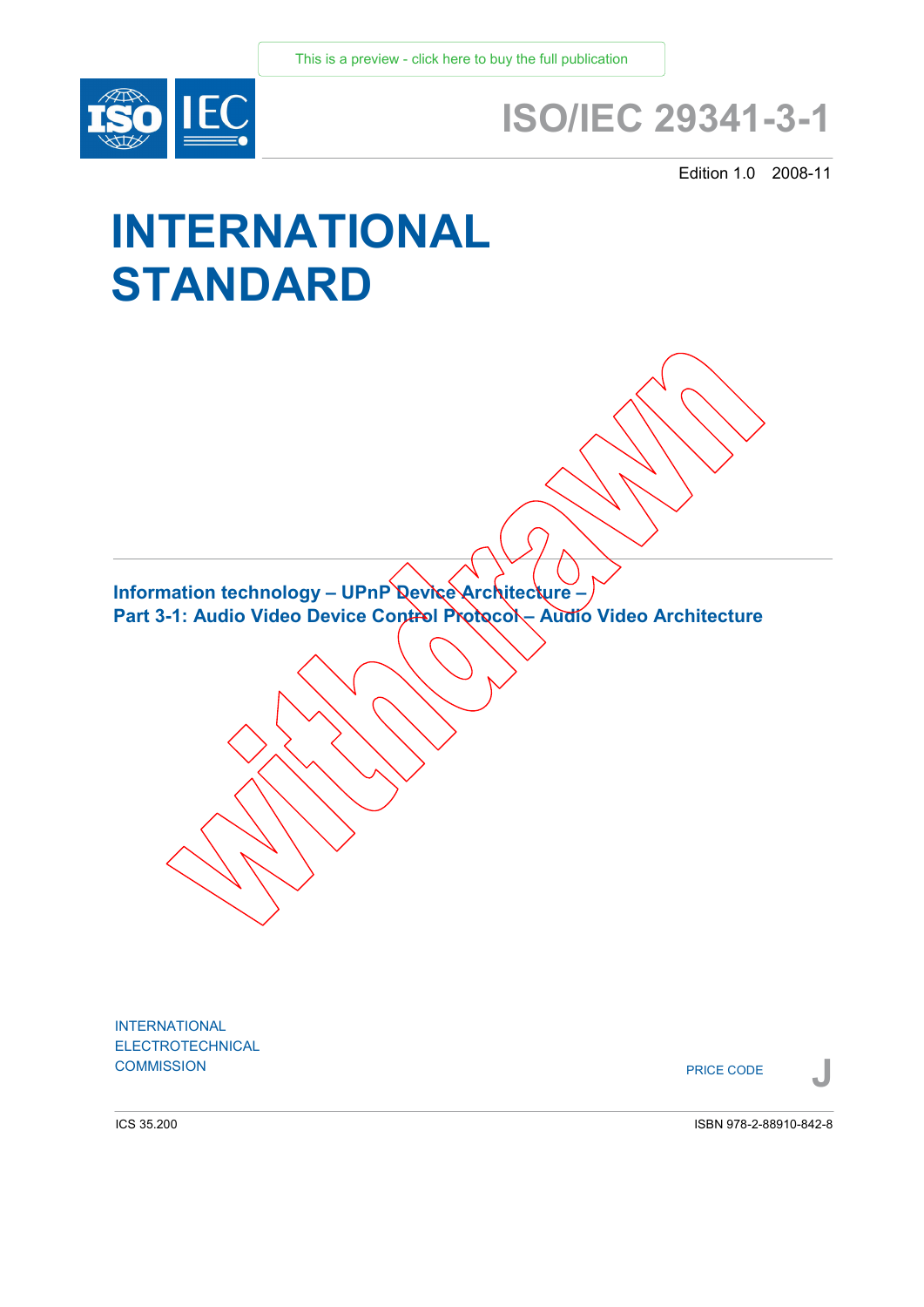$-2-$ 

29341-3-1 © ISO/IEC:2008(E)

# **CONTENTS**

| 1. |                                                                                                                                                                         |  |
|----|-------------------------------------------------------------------------------------------------------------------------------------------------------------------------|--|
| 2. |                                                                                                                                                                         |  |
| 3. |                                                                                                                                                                         |  |
| 4. |                                                                                                                                                                         |  |
| 5. | 9                                                                                                                                                                       |  |
|    | 5.1.<br>5.1.1.<br>5.1.2.<br>5.1.3.<br>5.2<br>5.2.1.<br>5.2.2.<br>5.2.3.<br>5.3.                                                                                         |  |
| 6. |                                                                                                                                                                         |  |
|    | 6.1.<br>6.2.<br>No CM::Prepare PorConnection Action<br>6.3.<br>Renderer Combo Device dsing \sockronous-Push (e.g. IEEE-1394) 19<br>6.4.<br>6.5.<br>6.6.<br>6.7.<br>6.8. |  |
| 7. |                                                                                                                                                                         |  |
|    |                                                                                                                                                                         |  |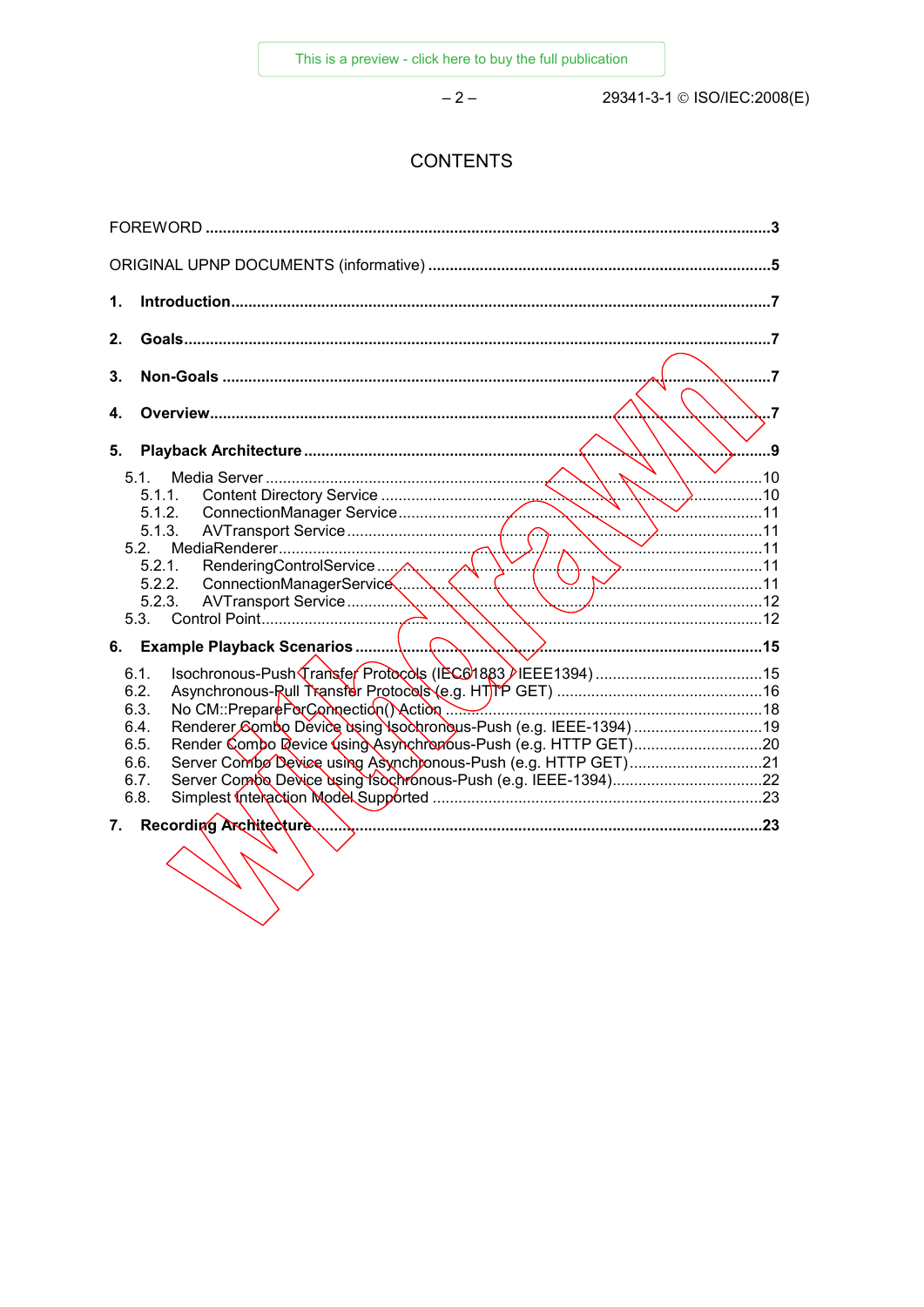<span id="page-2-0"></span>29341-3-1 © ISO/IEC:2008(E) – 3 –

## **INFORMATION TECHNOLOGY – UPNP DEVICE ARCHITECTURE –**

## **Part 3-1: Audio Video Device Control Protocol – Audio Video Architecture**

### FOREWORD

- 1) ISO (International Organization for Standardization) and IEC (International Electrotechnical Commission) form the specialized system for worldwide standardization. National bodies that are members of ISO or IEC participate in the development of International Standards. Their preparation is entrusted to technical committees; any ISO and IEC member body interested in the subject dealt with may participate in this preparatory work. International governmental and non-governmental organizations liaising with ISO and IEC also participate in this preparation.
- 2) In the field of information technology, ISO and IEC have established a joint technical commuttee, ISO/IEC JTC 1. Draft International Standards adopted by the joint technical committee are circulated to national bodies for voting. Publication as an International Standard requires approval by at least 75 % of the national bodies casting a vote.
- 3) The formal decisions or agreements of IEC and ISO on technical matters express, as nearly as possible, an international consensus of opinion on the relevant subjects since each technical committee has representation from all interested IEC and ISO member bodies.
- 4) IEC, ISO and ISO/IEC publications have the form of recommendations for international use and are accepted by IEC and ISO member bodies in that sense. While all reasonable efforts are made to ensure that the technical content of IEC, ISO and ISO/IEC publications is accurate, IEC or ISO cannot be held responsible for the way in which they are used or for any mistriture pretation by any end user.
- 5) In order to promote international uniformity, IEC and ISQ member bodies undertake to apply IEC, ISO and ISO/IEC publications transparently to the maximum extent possible in their national and regional publications. Any divergence between any ISONEC publication and the corresponding national or regional publication should be clearly indicated in the latter.
- 6) ISO and IEC proxide no marking procedure to indicate their approval and cannot be rendered responsible for any equipment declared to be in conformity with an ISO/IEC publication.
- 7) All users should ensure that they have the latest edition of this publication.
- 8) No liability shall attach to IEC or ISO or its directors, employees, servants or agents including individual experts and members of their rechnical committees and IEC or ISO member bodies for any personal injury, property damage of other damage of any nature whatsoever, whether direct or indirect, or for costs (including legal fees) and expenses arising  $\varphi$  of the publication of, use of, or reliance upon, this ISO/IEC publication or any other IEQ, ISQ or ISONEC publications.
- 9) Attention is drawn to the pormative references cited in this publication. Use of the referenced publications is indispensable for the correct application of this publication.

IEC and ISO draw attention to the fact that it is claimed that compliance with this document may involve the use of patents as indicated below.

ISO and IEC take no position concerning the evidence, validity and scope of the putative patent rights. The holders of the putative patent rights have assured IEC and ISO that they are willing to negotiate free licences or licences under reasonable and non-discriminatory terms and conditions with applicants throughout the world. In this respect, the statements of the holders of the putative patent rights are registered with IEC and ISO.

Intel Corporation has informed IEC and ISO that it has patent applications or granted patents.

Information may be obtained from:

Intel Corporation Standards Licensing Department 5200 NE Elam Young Parkway MS: JFS-98 USA – Hillsboro, Oregon 97124

Microsoft Corporation has informed IEC and ISO that it has patent applications or granted patents as listed below: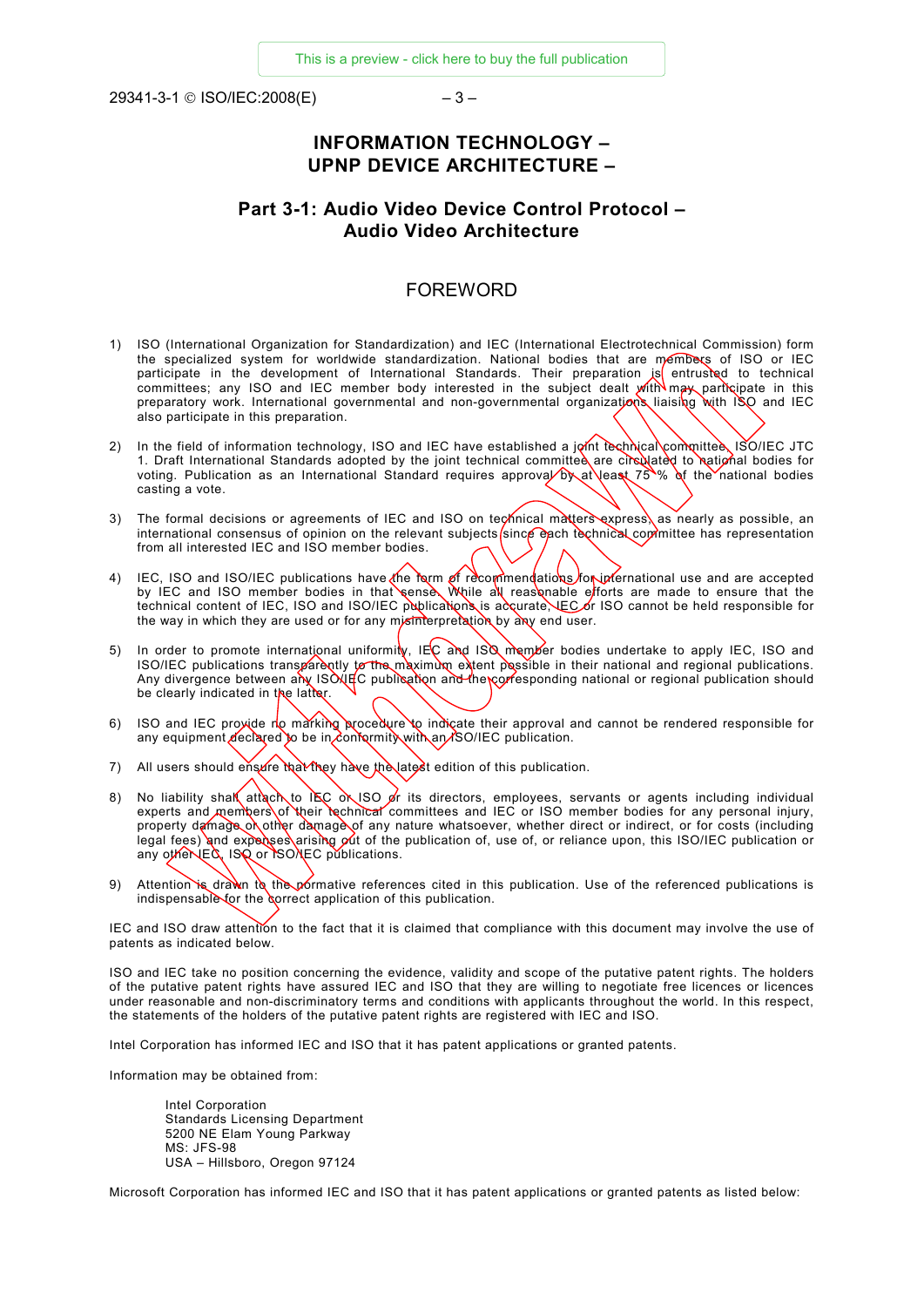[This is a preview - click here to buy the full publication](https://webstore.iec.ch/publication/21481&preview=1)

#### – 4 – 29341-3-1 © ISO/IEC:2008(E)

6101499 / US; 6687755 / US; 6910068 / US; 7130895 / US; 6725281 / US; 7089307 / US; 7069312 / US; 10/783 524 /US

Information may be obtained from:

Microsoft Corporation One Microsoft Way USA – Redmond WA 98052

Philips International B.V. has informed IEC and ISO that it has patent applications or granted patents.

Information may be obtained from:

Philips International B.V. – IP&S High Tech campus, building 44 3A21 NL – 5656 Eindhoven

NXP B.V. (NL) has informed IEC and ISO that it has patent applications or granted patents.

Information may be obtained from:

NXP B.V. (NL) High Tech campus 60 NL – 5656 AG Eindhoven

Matsushita Electric Industrial Co. Ltd. has informed IEC and ISO that it has patent applications or granted patents.

Information may be obtained from:

Matsushita Electric Industrial Co. Ltd. 1-3-7 Shiromi, Chuoh-ku JP – Osaka 540-6139

Hewlett Packard Company has informed IEC and ISO that it has patent applications or granted patents as listed below:

5 956 487 / US; 6 170 00 \ US; 6 139 177 \ US; 6 529 936 / US; 6 470 339 / US; 6 571 388 / US; 6 205 466 / US

Information may be obtained from:

Hewlett Packard Company 1501 Page Mill Road USA – Palo Alto, CA 94304

Samsung Electronics Co. Ltd. has informed IEC and ISO that it has patent applications or granted patents.

Information may be obtained from

Digital Media Business, Samsung Electronics Co. Ltd. 416 Maetan-3Dong, Yeongtang-Gu,  $KR - \text{S}$ uwon City 443-742

Attention is drawn to the possibility that some of the elements of this document may be the subject of patent rights other than those identified above. IEC and ISO shall not be held responsible for identifying any or all such patent rights.

ISO/IEC 29341-3-1 was prepared by UPnP Implementers Corporation and adopted, under the PAS procedure, by joint technical committee ISO/IEC JTC 1, *Information technology*, in parallel with its approval by national bodies of ISO and IEC.

The list of all currently available parts of the ISO/IEC 29341 series, under the general title *Universal plug and play (UPnP) architecture*, can be found on the IEC web site.

This International Standard has been approved by vote of the member bodies, and the voting results may be obtained from the address given on the second title page.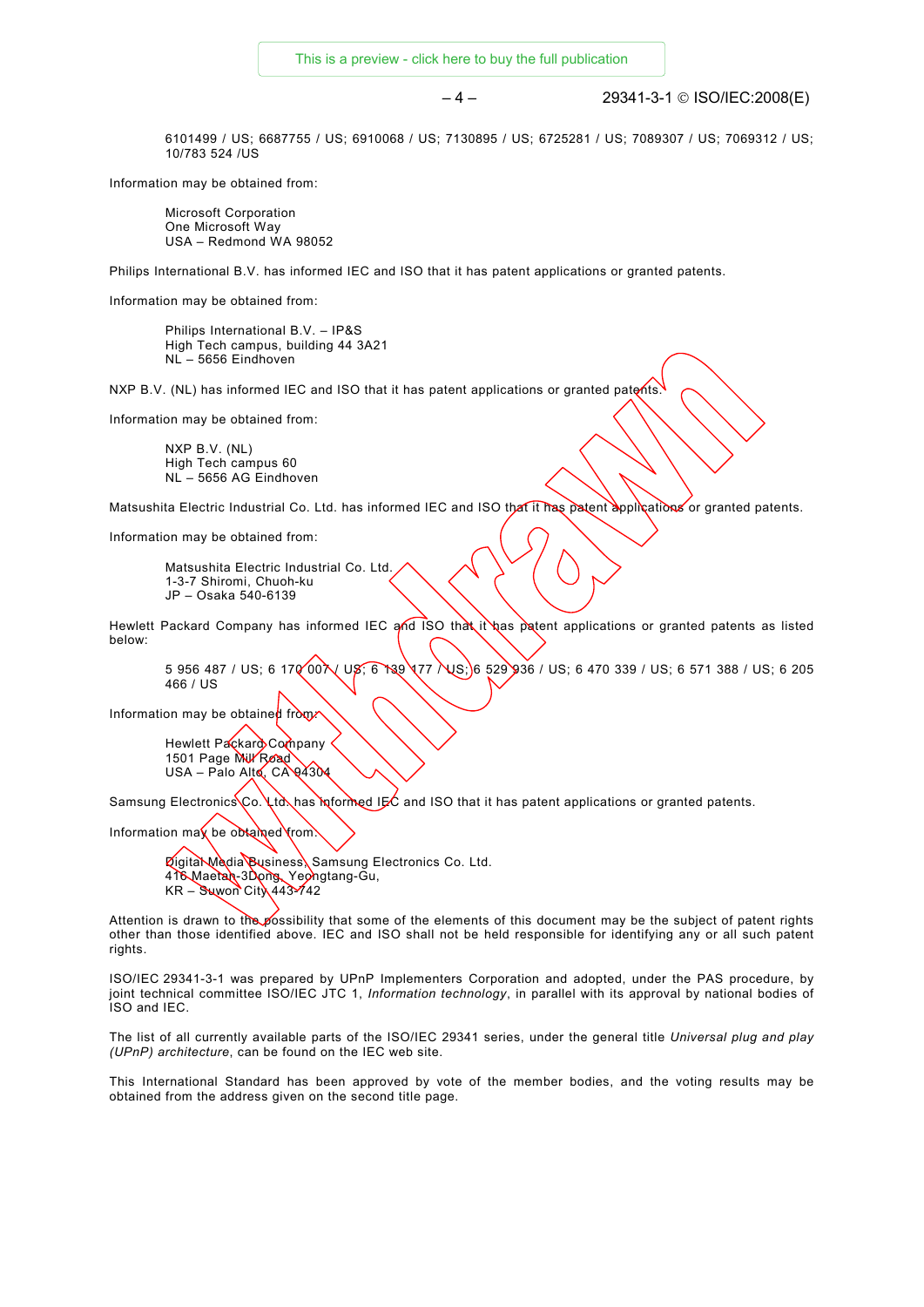<span id="page-4-0"></span>29341-3-1 © ISO/IEC:2008(E) – 5 –

# ORIGINAL UPNP DOCUMENTS (informative)

Reference may be made in this document to original UPnP documents. These references are retained in order to maintain consistency between the specifications as published by ISO/IEC and by UPnP Implementers Corporation. The following table indicates the original UPnP document titles and the corresponding part of ISO/IEC 29341:

#### **UPnP Document Title ISO/IEC 29341 Part**

| UPnP Device Architecture 1.0                     | ISO/IEC 29341-1                 |
|--------------------------------------------------|---------------------------------|
| <b>UPnP Basic:1 Device</b>                       | ISO/IEC 29341-2                 |
| UPnP AV Architecture:1                           | ISO/IEC 29341-3-1               |
| UPnP MediaRenderer: 1 Device                     | ISO/IEC 29341-3-2               |
| <b>UPnP MediaServer:1 Device</b>                 | ISO/IEC 29341-3-3               |
|                                                  |                                 |
| UPnP AVTransport:1 Service                       | ISO/IEC 29341 <sup>2</sup> 3-10 |
| UPnP ConnectionManager:1 Service                 | ISO/IEC 29341-3-11              |
| UPnP ContentDirectory:1 Service                  | ISO/IEC 29341-8-12              |
| UPnP RenderingControl:1 Service                  | ISO/IEG 29341-343               |
|                                                  |                                 |
| UPnP MediaRenderer:2 Device                      | ISO/IEC 293474-2                |
| <b>UPnP MediaServer:2 Device</b>                 | SONE 3 29341-4-3                |
| UPnP AV Datastructure Template:1                 | <b>NSOILEG 29341-4-4</b>        |
|                                                  | <b>USONEC 293414-10</b>         |
| UPnP AVTransport:2 Service                       |                                 |
| UPnP ConnectionManager:2 Service                 | ISQ/IEC 29341-411               |
| UPnP ContentDirectory:2 Service                  | ISO/NEC 29341-4-12              |
| UPnP RenderingControl:2 Service                  | ISO/IEG 29341-4-13              |
| UPnP ScheduledRecording:1                        | <b>ISO IEC 29341-4-14</b>       |
| UPnP DigitalSecurityCamera: 1 Device             | ISO/IE 6 29341-5-1              |
| UPnP DigitalSecurityCameraMotion mage: 1 Service | ISO/IEC 29341-5-10              |
| UPnP DigitalSecurityCameraSettings: NService     | <b>ISO/JEC 29341-5-11</b>       |
| UPnP DigitalSecurityCameraStilltmage: NSelvice   | ISO/IEC 29341-5-12              |
|                                                  | ISO/IEC 29341-6-1               |
| UPnP HVAC_System:1 Device                        |                                 |
| UPnP HVAC_ZoneThermostat:1 Device                | ISO/IEC 29341-6-2               |
| UPnP Control Valve: 1 Service                    | ISO/IEC 29341-6-10              |
| UPnP HVA& FanQperatingMode 1 Serviee             | ISO/IEC 29341-6-11              |
| UPnP FanSpeed:1 Service                          | ISO/IEC 29341-6-12              |
| UPnP HouseStatus: 1 Service                      | ISO/IEC 29341-6-13              |
| UPnP HVAC SetpointSchedule 1 Service             | ISO/IEC 29341-6-14              |
| UPRP TemperatureSensor: NService                 | ISO/IEC 29341-6-15              |
| UPnP TemperatureSetpoint:1 Service               | ISO/IEC 29341-6-16              |
|                                                  |                                 |
| UPnP HVAC UserOperatingMode:1 Service            | ISO/IEC 29341-6-17              |
| URMR BinaryLight: 1 Device                       | ISO/IEC 29341-7-1               |
| OPnP DimmableLight:1 Device                      | ISO/IEC 29341-7-2               |
| UPnP Dimming Y Service                           | ISO/IEC 29341-7-10              |
| UPnP SwitchPower 1 Service                       | ISO/IEC 29341-7-11              |
| UPOR InternetGatewayDevice:1 Device              | ISO/IEC 29341-8-1               |
| UPnPLANDevice-1 Device                           | ISO/IEC 29341-8-2               |
| URRP WANDevice: 1 Device                         | ISO/IEC 29341-8-3               |
| UPAP WANConnectionDevice: 1 Device               | ISO/IEC 29341-8-4               |
| <b>UPnP WLANAccessPointDevice:1 Device</b>       | ISO/IEC 29341-8-5               |
|                                                  | ISO/IEC 29341-8-10              |
| UPnP LANHostConfigManagement:1 Service           |                                 |
| UP <sub>NP</sub> Layer3Forwarding:1 Service      | ISO/IEC 29341-8-11              |
| <b>UPnP LinkAuthentication:1 Service</b>         | ISO/IEC 29341-8-12              |
| UPnP RadiusClient:1 Service                      | ISO/IEC 29341-8-13              |
| UPnP WANCableLinkConfig:1 Service                | ISO/IEC 29341-8-14              |
| UPnP WANCommonInterfaceConfig:1 Service          | ISO/IEC 29341-8-15              |
| UPnP WANDSLLinkConfig:1 Service                  | ISO/IEC 29341-8-16              |
| UPnP WANEthernetLinkConfig:1 Service             | ISO/IEC 29341-8-17              |
| UPnP WANIPConnection:1 Service                   | ISO/IEC 29341-8-18              |
| UPnP WANPOTSLinkConfig:1 Service                 | ISO/IEC 29341-8-19              |
|                                                  |                                 |
| UPnP WANPPPConnection:1 Service                  | ISO/IEC 29341-8-20              |
| UPnP WLANConfiguration:1 Service                 | ISO/IEC 29341-8-21              |
| <b>UPnP Printer:1 Device</b>                     | ISO/IEC 29341-9-1               |
| UPnP Scanner: 1.0 Device                         | ISO/IEC 29341-9-2               |
| UPnP ExternalActivity:1 Service                  | ISO/IEC 29341-9-10              |
| UPnP Feeder:1.0 Service                          | ISO/IEC 29341-9-11              |
| UPnP PrintBasic:1 Service                        | ISO/IEC 29341-9-12              |
| UPnP Scan: 1 Service                             | ISO/IEC 29341-9-13              |
| UPnP QoS Architecture: 1.0                       | ISO/IEC 29341-10-1              |
|                                                  |                                 |
| <b>UPnP QosDevice:1 Service</b>                  | ISO/IEC 29341-10-10             |
| <b>UPnP QosManager:1 Service</b>                 | ISO/IEC 29341-10-11             |
| UPnP QosPolicyHolder:1 Service                   | ISO/IEC 29341-10-12             |
| UPnP QoS Architecture:2                          | ISO/IEC 29341-11-1              |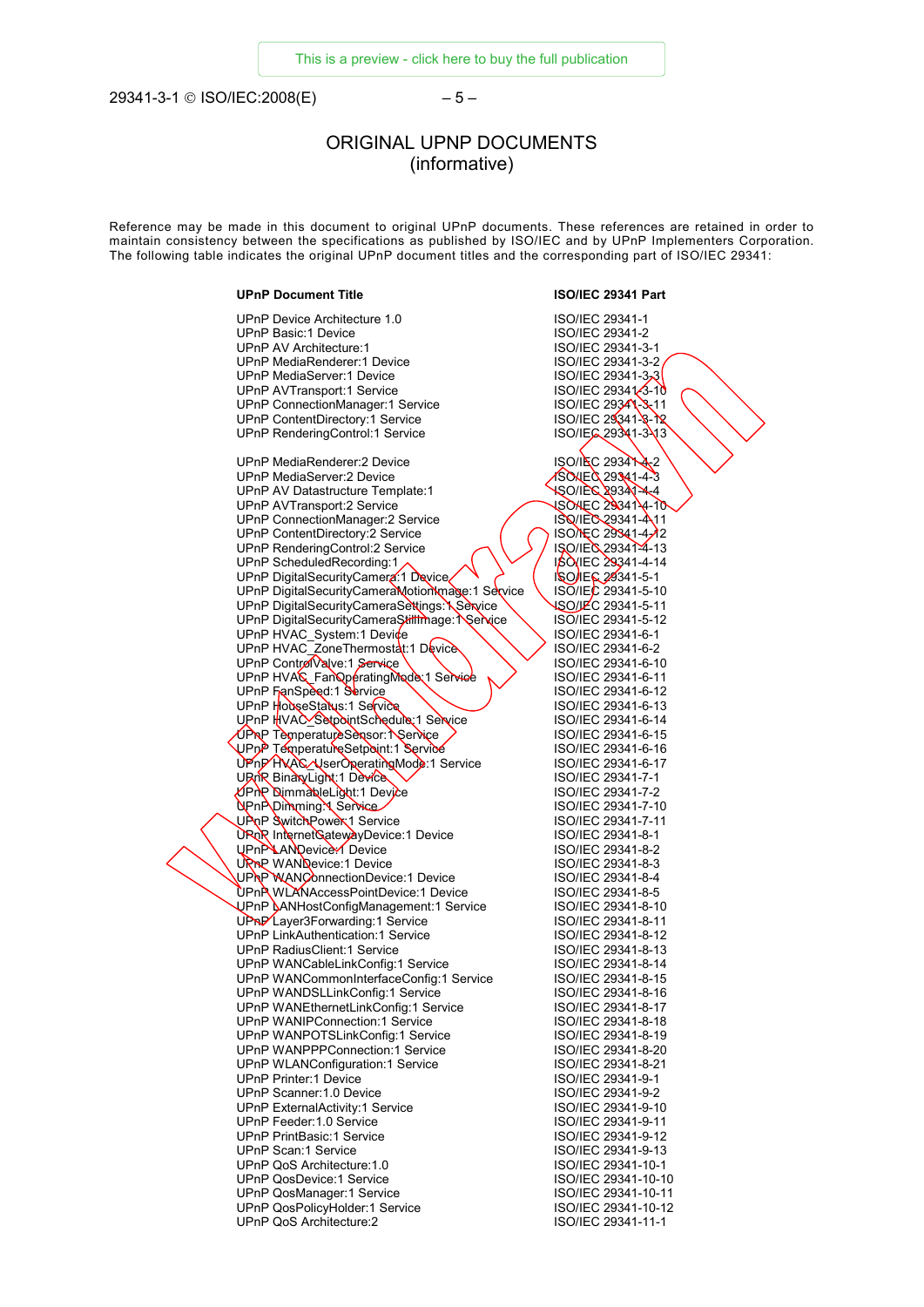### [This is a preview - click here to buy the full publication](https://webstore.iec.ch/publication/21481&preview=1)

# – 6 – 29341-3-1 © ISO/IEC:2008(E)

UPnP QOS v2 Schema Files ISO/IEC 29341-11-2 UPnP QosDevice:2 Service **ISO/IEC 29341-11-10** UPnP QosManager:2 Service ISO/IEC 29341-11-11 UPnP QosPolicyHolder:2 Service ISO/IEC 29341-11-12 UPnP RemoteUIClientDevice:1 Device ISO/IEC 29341-12-1 UPnP RemoteUIServerDevice: 1 Device UPnP RemoteUIClient:1 Service ISO/IEC 29341-12-10 UPnP RemoteUIServer:1 Service ISO/IEC 29341-12-11 UPnP DeviceSecurity:1 Service ISO/IEC 29341-13-10 UPnP SecurityConsole:1 Service ISO/IEC 29341-13-11

#### **UPnP Document Title ISO/IEC 29341 Part**

| SO/IEC 29341-11-2  |
|--------------------|
| SO/IEC 29341-11-10 |
| SO/IEC 29341-11-11 |
| SO/IEC 29341-11-12 |
| SO/IEC 29341-12-1  |
| SO/IEC 29341-12-2  |
| SO/IEC 29341-12-10 |
| SO/IEC 29341-12-11 |
| SO/IEC 29341-13-10 |
| SO/IEC 29341-13-11 |